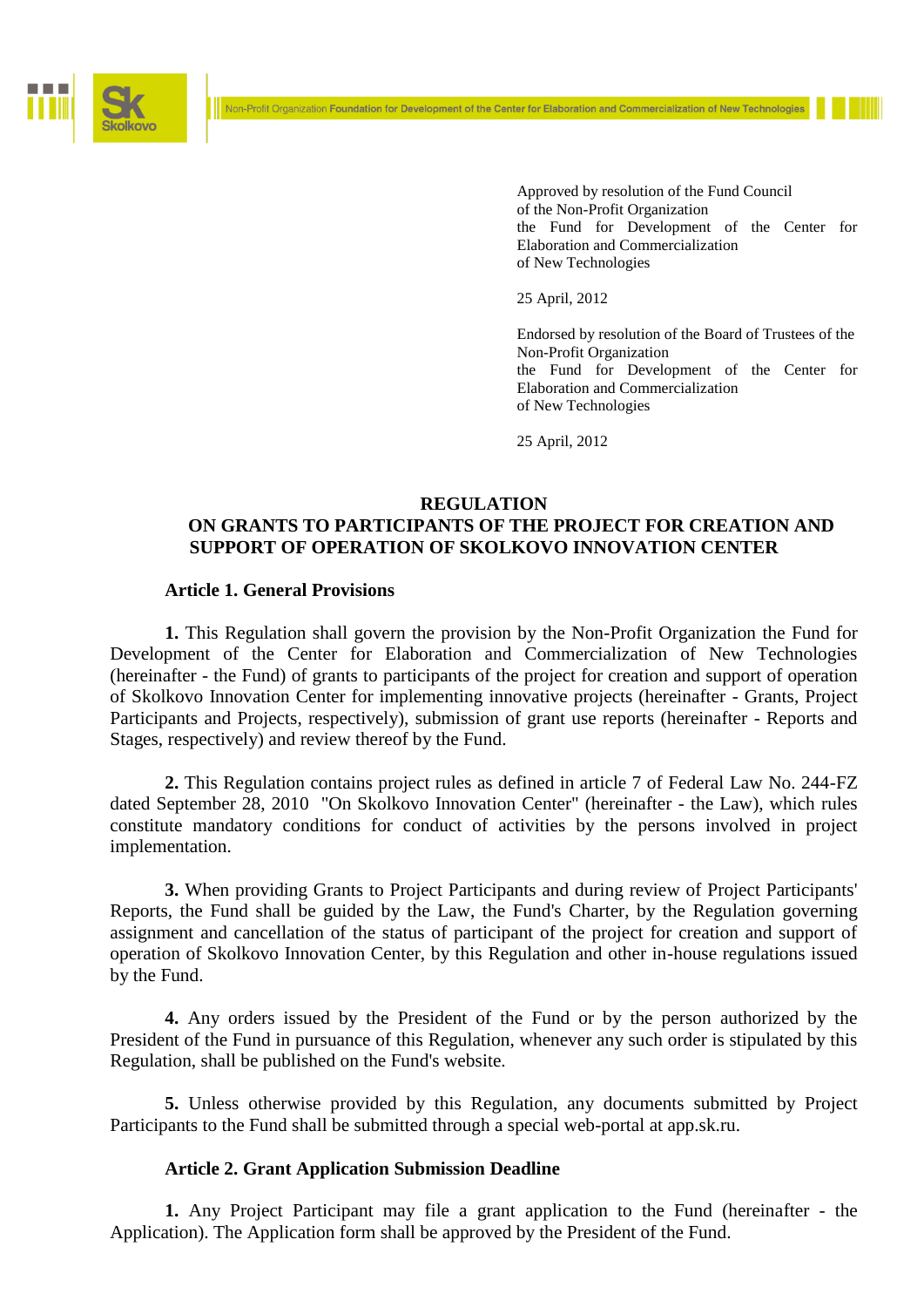**2.** The Fund (for the purpose of this article represented by the President of the Fund or by the person authorized by the President of the Fund) shall decide whether to accept an Application for examination or refuse to provide Grant within ten business days after submission of the Application and shall notify the Project Participant of its decision.

**3.** An Application may be accepted by the Fund for examination provided that the Project to be financed with Grant satisfies all of the following requirements:

1) The Project is implemented by the Project Participant;

2) Substantive examination has demonstrated that the Project meets the criteria specified in paragraph 2.6 of the Regulation governing assignment and cancellation of the status of participant of the project for creation and support of operation of Skolkovo Innovation Center;

3) The Project is in line with the innovation priorities set forth in the Regulation governing assignment and cancellation of the status of participant of the project for creation and support of operation of Skolkovo Innovation Center in force at the time;

4) The Project complies with the Fund's Grant Policy approved by order of the President of the Fund.

**4.** The Fund shall refuse to provide a Grant if the Project concerned fails to meet any requirements specified in paragraph 3 of this article.

The Fund shall refuse to provide a Grant, if the Fund decides that financing the Project concerned with a Grant is inexpedient, even if such Project meets the requirements set forth in paragraph 3 of this article.

In case of refusal by the Fund to provide a Grant, the Project Participant may not re-submit the same Application.

## **Article 3. Submission of Grant Memorandum**

**1.** If the Fund decides to accept an Application for examination, the Project Participant within ninety business days after a notice of such decision may submit a Grant Memorandum to the Fund.

Project Participant's Grant Memorandum shall:

1) include sections listed in Annex 1 hereto;

2) be in the form to be approved by order of the President of the Fund;

3) have enclosed document specified in the list to be approved by order of the President of the Fund.

**2.** Grant Memorandum may be submitted by the Project Participant to the Fund in Russian and in English. In case a Project Participant submits its Grant Memorandum in Russian only, the Fund shall translate such Grant Memorandum into English by its own forces. The Project Participant shall bear all risks connected with incomplete or inadequate translation of its Grant Memorandum.

**3.** Except for cases specified in paragraph 4 of this article, the Fund shall accept the Grant Memorandum for review within ten business days after submission thereof by the Project Participant and shall notify the Project Participant of such acceptance.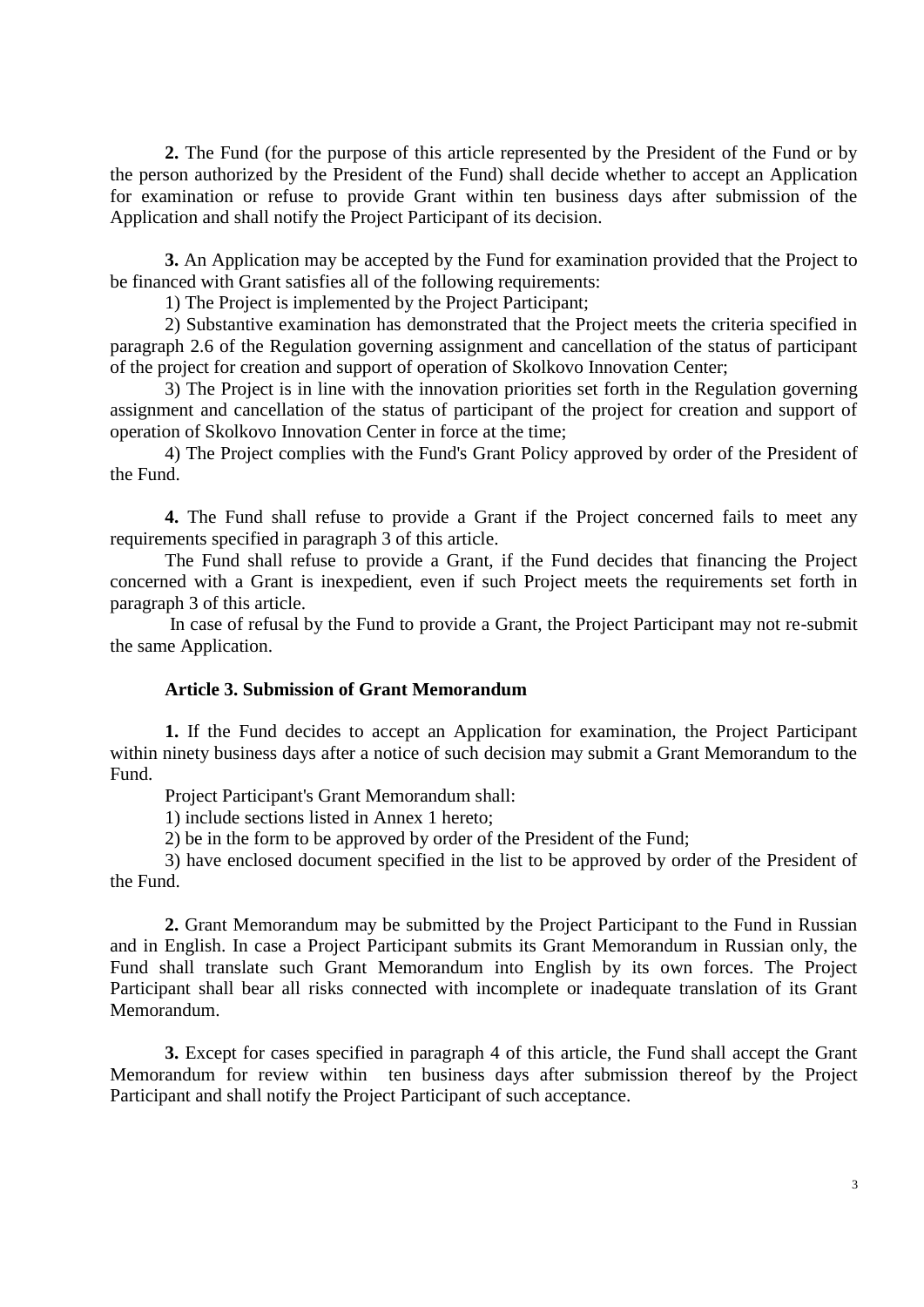**4.** If the Project Participant fails to submit its Grant Memorandum within the deadline specified in paragraph 1 of this article, the Fund shall leave such Project Participant's Application unexamined and shall notify the Project Participant thereof.

If the Grant Memorandum submitted fails to meet the requirements set forth in paragraph 1 of this article, the Fund shall notify the Project Participant of such failure (such notice shall include a complete list of faults) within ten business days after submission of the Grant Memorandum.

The Project Participant shall correct such faults within ten business days after such notice. In case of a failure to make such corrections, the Fund shall leave the Application concerned unexamined and shall notify the Project Participant thereof.

**5.** If an Application is left by the Fund unexamined due to any reasons specified in paragraph 4 of this article, the Project Participant may re-submit its Application to the Fund in accordance with the procedure stipulated by article 2 paragraph 1 hereof.

# **Article 4. Review of the Grant Memorandum by the Fund**

**1.** In case the Grant Memorandum is accepted for review, the contents thereof shall be analyzed by the Fund with respect to the following:

1) Project commercialization prospects;

2) Project team;

3) Project risks;

4) Project budget (hereinafter – the Budget);

5) Potential for attracting co-investors;

6) Objectives and plan of Project-related activities (hereinafter – the Plan).

**2.** Within ten business days after acceptance of the Grant Memorandum for examination the Fund shall take one of the following decisions with a notice of such decision to the Project Participant: Fund for Development of the Center

1) to provide a Grant, if the amount of Grant does not exceed RUR 5,000,000 (hereinafter - Minigrant);

2) to submit the Grant Memorandum for examination, if the amount of Grant exceeds RUR 5,000,000;

3) to return the Grant Memorandum to the Project Participant for revision (with a complete list of faults to be corrected during such revision). In this case the Project Participant may re-submit its revised Grant Memorandum to the Fund in accordance with article 3 hereof. The Fund shall assist the Project Participant with the revision of its Grant Memorandum;

4) to refuse to provide a Grant. In this case the Project Participant may re-submit its revised Application to the Fund in accordance with article 2 hereof.

#### **Article 5. Examination of Grant Memorandum**

**1.** The Grant Memorandum shall be examined by experts, with a list of experts to be approved by order of the President of the Fund or by the person authorized by the President of the Fund.

The Fund may also engage advisors to perform Project-related patent research.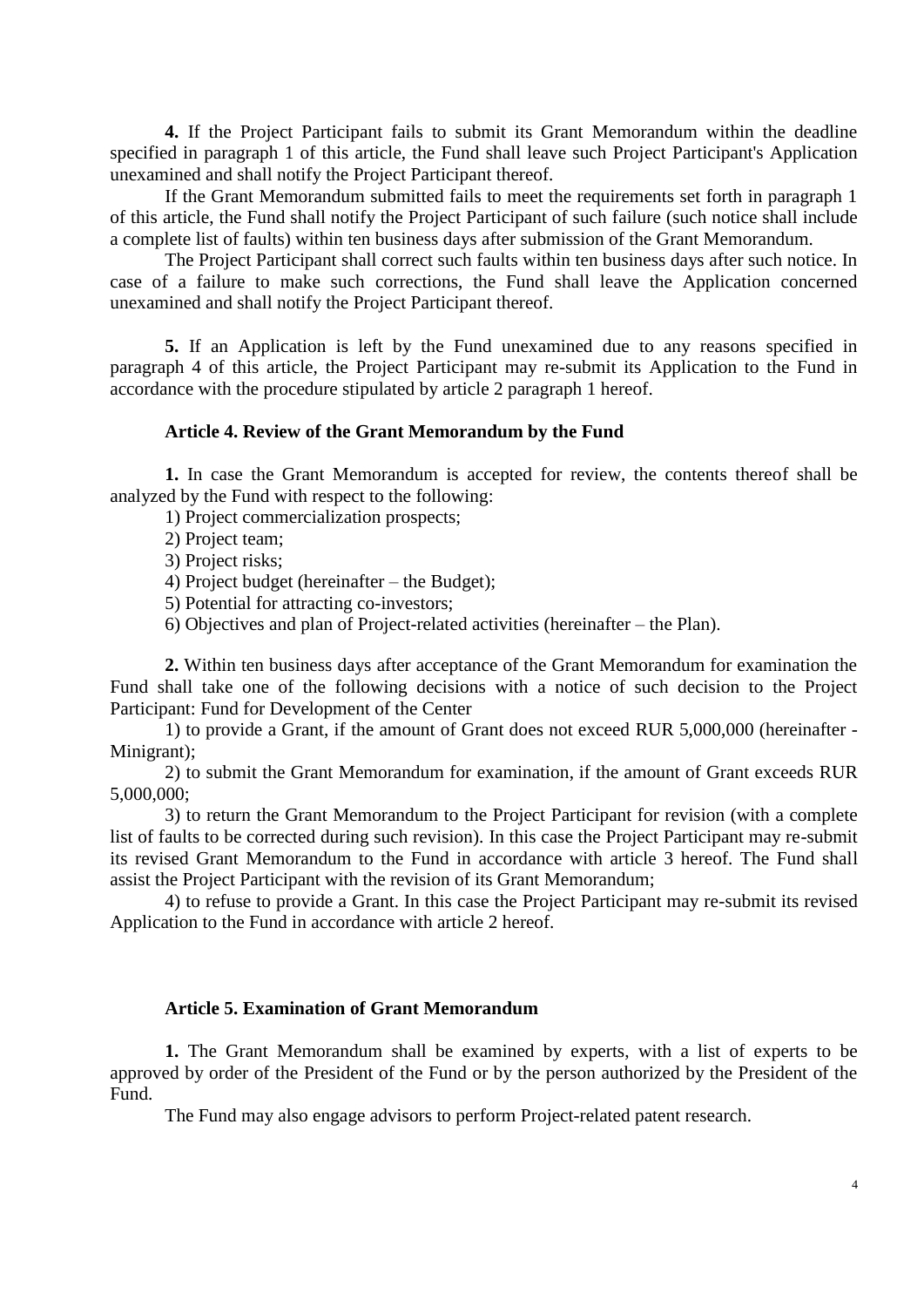**2.** The experts referred to above shall assess the Grant Memorandum within fifteen business days after its receipt by the experts and shall fill in a questionnaire covering the aspects specified in article 4 paragraph 1 hereof.

The contents of such questionnaire shall be approved by order of the President of the Fund. Possible answers by experts: "excellent", "good", "satisfactory", unsatisfactory."

**3.** Within ten business days after receipt of answers from at least three experts, the Fund shall include the provision of a Grant to the Project Participant in the agenda of the meeting of the Fund's Grant Committee (paragraph 4 of this article) and shall notify the Project Participant thereof, specifying in such notice (without disclosing any data identifying the experts) answers given by the experts on every question specified in paragraph 2 of this article, as well as comments given by the experts.

**4.** At least half of members of the Grant Committee shall be individuals not employed by the Fund (hereinafter - independent members of the Grant Committee).

Independent Members of the Grant Committee shall meet the following requirements:

1) they shall have managerial experience in legal entities that perform or finance R&D and commercialize R&D results;

2) they shall be renowned and reputable in investment and/or research community.

With respect to the provision of a Grant, the Grant Committee may pass one of the following resolutions:

1) to provide a Grant;

2) to return the Grant Memorandum to the Project Participant for revision (with a complete list of faults to be corrected during such revision). In this case the Project Participant may re-submit its revised Grant Memorandum to the Fund in accordance with article 3 hereof. In addition, the Grant Committee may decide that the revised Grant Memorandum does not need to be re-examined;

3) to refuse to provide a Grant. In this case the Project Participant may re-submit its revised Application to the Fund in accordance with article 2 hereof.

Resolutions of the Grant Committee shall be issued as minutes of meetings of the Grant Committee.

The Grant Committee Regulation and members of the Grant Committee shall be approved by orders of the President of the Fund.

## **Article 6. Conclusion of a Grant Agreement**

**1.** Following signature of the minutes of meeting of the Grant Committee (or, in case of a Minigrant Agreement - within five days after the Fund decides to provide a Minigrant as described in article 4 paragraph 2 hereof), a Grant Agreement (hereinafter - Agreement) shall be concluded between the Fund and the Project Participant (hereinafter - Grant Recipient) on the terms and conditions stipulated by the Grant Memorandum and by the standard Agreement to be approved by order of the President of the Fund.

**2.** The Fund shall within ten business days submit a draft Agreement to the Grant Recipient for signature.

## **Article 7. Amendments to Agreement**

**1.** The Grant Recipient may send a letter to the Fund to propose amendments to the Agreement, which letter shall include justification for such amendments. In case the Grant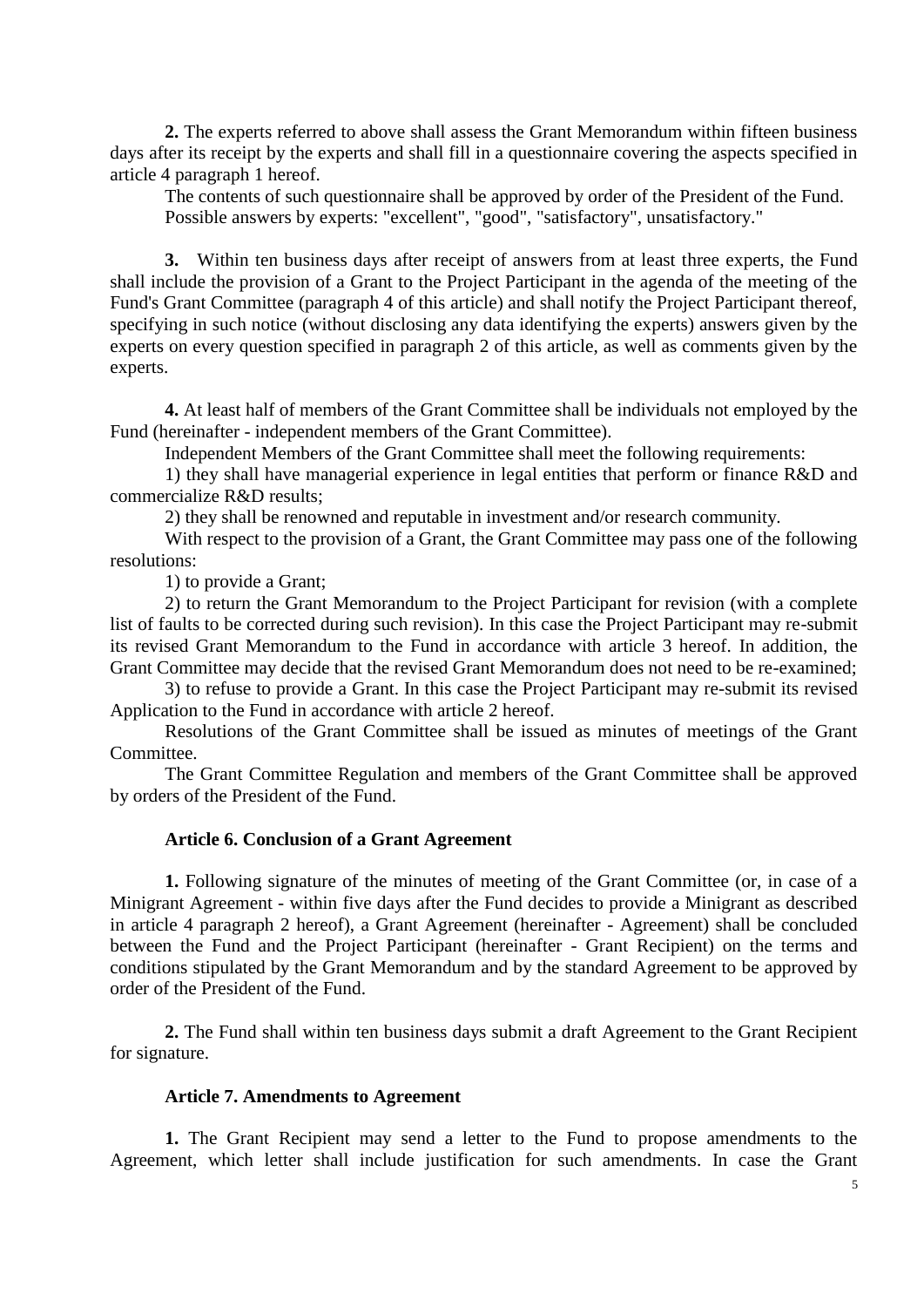Recipient proposes material amendments to the Agreement (paragraph 2 of this article), the said letter shall have enclosed a revised Grant Memorandum.

**2.** In case the Grant Recipient proposes material amendments to the Agreement, conclusion of an amendment to the Agreement (hereinafter - Amendment) shall be considered at a meeting of the Grant Committee after the Grant Memorandum has been reviewed by the Fund and examined as described in articles 4 and 5 hereof. If the Fund decides that such amendments are inappropriate, the Fund may refuse to approve the revised Grant Memorandum, which shall be notified to Grant Recipient.

The following amendments to the Agreement shall be deemed material:

1) extension of the Project implementation period by more than one third;

- 2) extension or shift of the implementation period for any Stage by more than a half;
- 3) increase of the amount of Grant;
- 4) change of any objectives of the Project (Project Stages).

**3.** In case the Grant Recipient proposes any amendments to the Agreement that are not material, the Fund shall decide whether to conclude (by signing an Amendment) or refuse to conclude an Amendment within ten business days following receipt of the Grant Recipient's letter suggesting amendments to the Agreement. This issue does not need to be submitted to the meeting of the Grant Committee.

#### **Article 8. Provision of Grant to Grant Recipient**

**1.** Unless otherwise provided by paragraph 2 of this article, a Grant shall be provided to the Grant Recipient by transferring the amount due to the Grant Recipient's bank account specified in the Agreement within five business days after signature of the Agreement.

**2.** In case the Agreement includes any preliminary conditions for provision of a Grant by the Fund, upon fulfilment of such preliminary conditions the Grant Recipient shall submit supporting documents to the Fund.

Within five business days (unless otherwise provided by the Agreement) the Fund shall review such documents and provide the Grant (if preliminary conditions have been fulfilled) or send a letter with a complete list of identified faults to the Grant Recipient.

#### **Article 9. Reporting to the Fund**

**1.** The Grant Recipient within ten business days after completion of a Project Stage shall submit a signed Report to the Fund, and such Report shall meet the requirements of Annex 2 hereto.

Such Report may be submitted by the Grant Recipient in Russian and in English. In case the Grant Recipient submits a Report in Russian only, the Fund shall translate such Report (except for Minigrant Use Reports) into English. The Grant Recipient shall bear all risks connected with incomplete or inadequate translation of the Report.

**2.** In case the Grant Recipient is unable to submit a Report within the deadline specified in paragraph 1 of this article, the Grant Recipient shall in writing notify the Fund not later than ten business days prior to the deadline (such notice shall specify the causes of such inability and the expected Report submission date).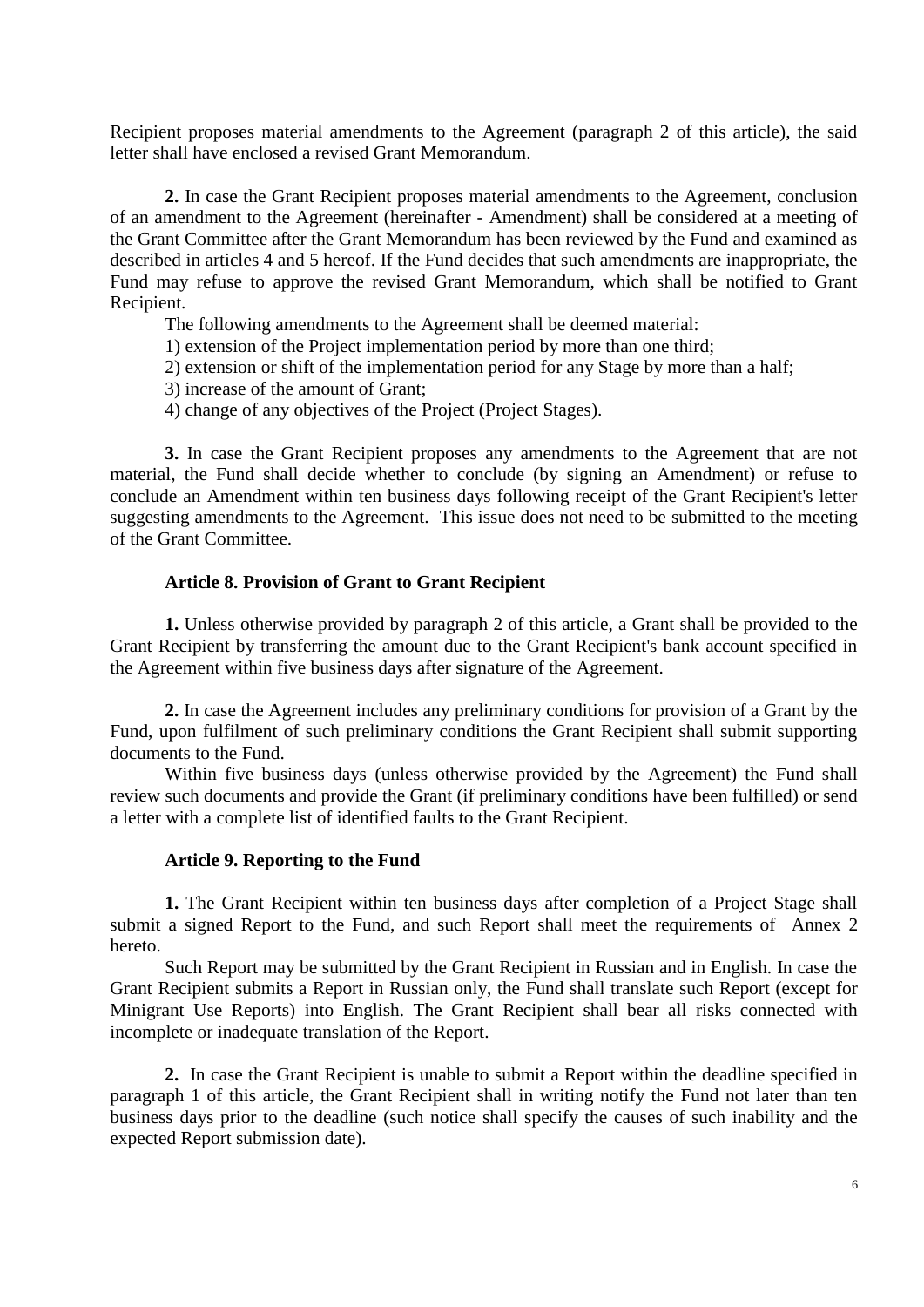Within ten days after receipt of such notice, the Fund shall decide whether or not to extend the Report submission deadline for the Grant Recipient and shall notify the Grant Recipient of its decision.

**3.** In case the Grant Recipient fails to submit a Report within the deadline specified in paragraph 1 of this article and also fails to send a written notice as described in paragraph 2 of this article, or in case the Fund decides not to extend the Report submission deadline, the Fund, upon expiration of ten working days after the Report submission deadline has ended or a decision of nonextension has been taken, may post information about such Grant Recipient to the Fund's website in the section "Unscrupulous Grant Recipients" (such information shall include the cause described in this paragraph).

#### **Article 10. Review of Reports**

**1.** Reports will be reviewed by the Fund for the following purposes:

1) controlling compliance of the persons involved in the implementation of the project for creation and support of operation of Skolkovo Innovation Center with its objectives;

2) enabling the Fund to assess intermediate and final results of the implementation of Projects by Grant Recipients;

3) enabling the Fund to decide whether or not the amount of Grant for the next Stage shall be provided.

**2.** The Fund shall verify the Report within five business days after receipt thereof and shall decide whether the Report shall be accepted for review or rejected, with a notice of such decision to the Grant Recipient.

A Report shall be rejected by the Fund only in case the Report concerned does not meet the requirements of Annex 2 hereto.

In its decision to reject a Report the Fund shall provide a complete list of identified faults and shall set a deadline (up to thirty business days) for the Grant Recipient to correct such faults that caused the Report to be rejected.

**3.** In case the Grant Recipient fails to correct the faults, which caused its Report to be rejected, within the deadline specified in the decision of such rejection, the Fund, upon expiration of ten business day after the deadline specified in its decision of rejection has ended, may post information about such Grant Recipient to the Fund's website in the section "Unscrupulous Grant Recipients" (such information shall include the cause described in this paragraph).

**4.** Within five business days after a decision has been taken to accept a Report for review (except for Minigrant Use Reports), the Fund shall notify the Grant Recipient and shall transfer portion of the Grant for the next Stage required to enable the Grant Recipient to implement the Project, within the deadline for substantive examination of the Report by the Fund specified in paragraph 5 of this article (hereinafter - Portion of Grant). The amount of the Portion of Grant shall be determined in the Agreement and may be increased upon a justified written application from the Grant Recipient.

**5.** Substantive examination of a Report shall be completed by the Fund within sixty business days after the Report concerned has been accepted for review (or within ten business days in case of Minigrant Use Reports).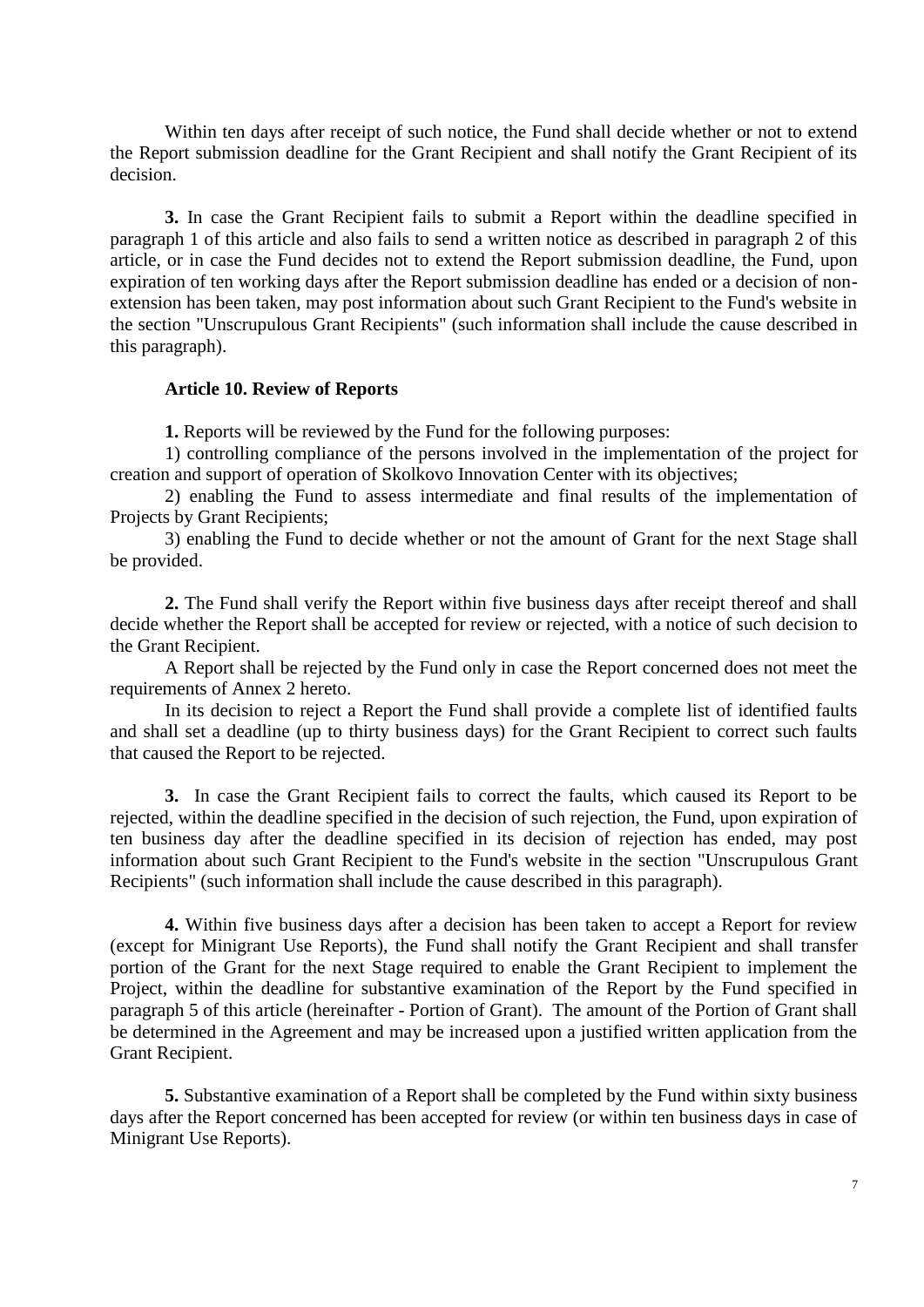Unless the Fund has decided to refuse to provide a Grant for the next Stage as described herein, the Fund shall take a decision to provide a Grant for the next Stage (less Portion of Grant) and shall notify the Grant Recipient of such decision (except for cases when Minigrant Reports Use are reviewed).

**6.** For the purpose of substantive examination of Reports (except for Minigrant Use Reports) the Fund shall involve experts and may involve any other persons.

Such experts shall assess the Grant Recipient's activities related to Project implementation in terms of compliance with the requirements of the Law, this Regulation and the Agreement, for which purpose the experts shall answer the following questions:

1) whether the activities completed by the Grant Recipient include research activities. Possible answers by experts: "Yes", "No";

2) assessment of compliance of the results of completed activities with the Project Plan and objectives. Possible answers by experts: "excellent", "good", "satisfactory", "unsatisfactory".

**7.** During substantive examination of Reports the Fund may:

1) request from the Grant Recipient additional clarifications related to the Report, or any underlying documents certifying the contents of the Report, including expenses financed with the Grant or funds provided by the Project co-investor;

2) verify, whether with its own forces or by engaging experts at its own expense, the reliability of the contents of Reports, including by visiting the Grant Recipient's facilities and/or site.

The Grant recipient shall provide all requested materials and/or shall ensure access to the Grant recipient's facilities and/or site within the deadline specified in the Fund's request. In case the Grant Recipient delays fulfilment of such request, the Fund may extend the period for substantive examination of the Report concerned proportionally to such delay.

In case the Grant Recipient fails to comply with the Fund's request, the Fund, upon expiration of ten business days after the end of the deadline specified in such request, may post information about such Grant Recipient to the Fund's website in the section "Unscrupulous Grant Recipients" (such information shall include the cause specified in this paragraph).

# **Article 11. Decision-making by the Fund based on Review of Reports**

**1.** Subject to the following conditions, the Fund shall provide the amount of Grant for the next Stage to the Grant Recipient (less Portion of Grant) and notify the Grant Recipient while all the following conditions are met:

1) all experts answered "Yes" to the question specified in article 10 paragraph 6 item 1 hereof;

2) all experts answered "excellent" or "good" to the question specified in article 10 paragraph 6 item 2 hereof;

3) there are no causes specified in paragraph 4 items 2-4 of this article.

**2.** In the following circumstances, the Fund may provide or refuse to provide the amount of Grant for the next Stage to the Grant Recipient (less Portion of Grant) and notify the Grant Recipient while all the following conditions are met:

1) all experts answered "Yes" to the question specified in article 10 paragraph 6 item 1 hereof;

2) one or more expert(s) answered "satisfactory" to the question specified in article 10 paragraph 6 item 2 hereof. No expert answered "unsatisfactory" to this question.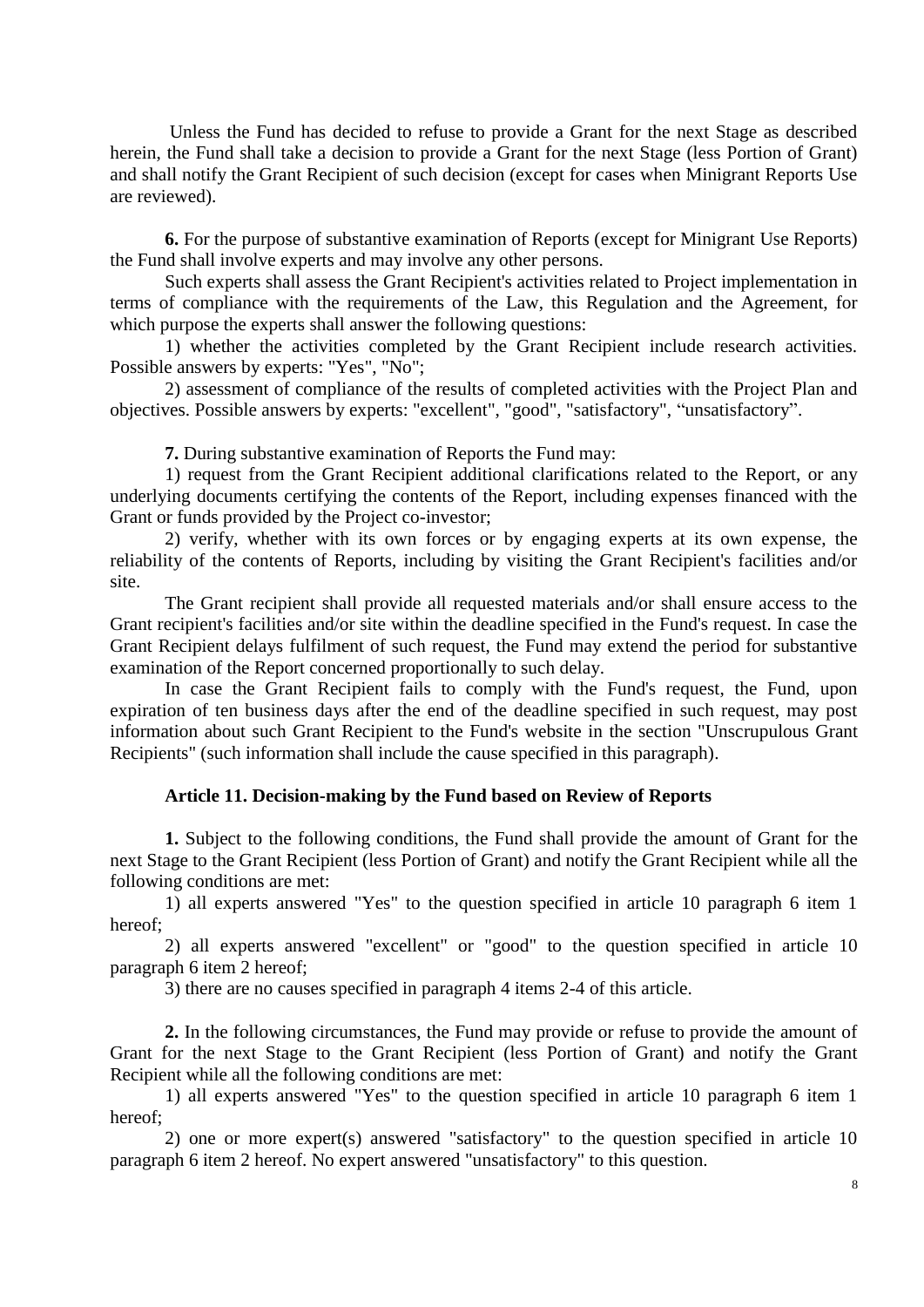3) there are no causes specified in paragraph 4 items 2-4 of this article.

In this case the question whether or not to provide the amount of Grant for the next Stage (less Portion of Grant) to the Grant Recipient may be submitted by the Fund to the meeting of the Grant Committee.

A decision to refuse to provide the amount of Grant for the next Stage to the Grant Recipient may be taken by the Fund only on the grounds of a corresponding resolution of the Grant Committee.

**3.** In the following circumstances, the Fund may provide or refuse to provide the amount of Grant for the next Stage to the Grant Recipient (less Portion of Grant) and notify the Grant Recipient while all the following conditions are met:

1) one or more expert(s) answered "no" to the question specified in article 10 paragraph 6 item 1 hereof;

2) one or more expert(s) answered "unsatisfactory" to the question specified in article 10 paragraph 6 item 2 hereof.

3) there are no causes specified in paragraph 4 items 2-4 of this article.

In this case the question whether or not to provide the amount of Grant for the next Stage (less Portion of Grant) to the Grant Recipient shall be submitted by the Fund to the meeting of the Grant Committee.

A decision to refuse to provide the amount of Grant for the next Stage to the Grant Recipient may be taken by the Fund only on the grounds of a corresponding resolution of the Grant Committee.

**4.** In the following cases, the Fund shall refuse to provide the amount of Grant for the next Stage and shall notify the Grant Recipient:

1) the Grant Committee of the Fund resolved to refuse to provide the amount of Grant for the next Stage;

2) the Fund determined that further financing of the Project is inexpedient due to the following reasons (without limitation):

a) Financing of the Fund for the purpose of providing Grants to participants of the project for creation and support of operation of Skolkovo Innovation Center has been stopped;

b) The Grant Recipient has violated any requirements of the Law or project rules, as approved by the Fund acting as the management company in accordance with the Law;

c) The Grant Recipient has lost its status of participant of the project for creation and support of operation of Skolkovo Innovation Center;

3) The Grant Recipient has provided false data in its Report;

4) in other cases stipulated by the Agreement.

**5.** In case the Grant Recipient submits a Report for the last Stage or a Minigrant Use Report, the Fund shall take such Report into consideration (provided that in cases specified in paragraph 6 of this article the Fund may post information about the Grant Recipient to the Fund's website in the section "Unscrupulous Grant Recipients").

**6.** The Grant Recipient may spend the Grant under the Agreement only for Project-related purposes.

The Grant may not be used by the Grant Recipient for launching commercial production; construction or repair of real estate; procurement of vehicles, unless a vehicle is part of the product under development; procurement of premium goods, work or services; payment of scholarship or prizes to third persons; depositing the Grant with any bank; purchase of securities with the Grant;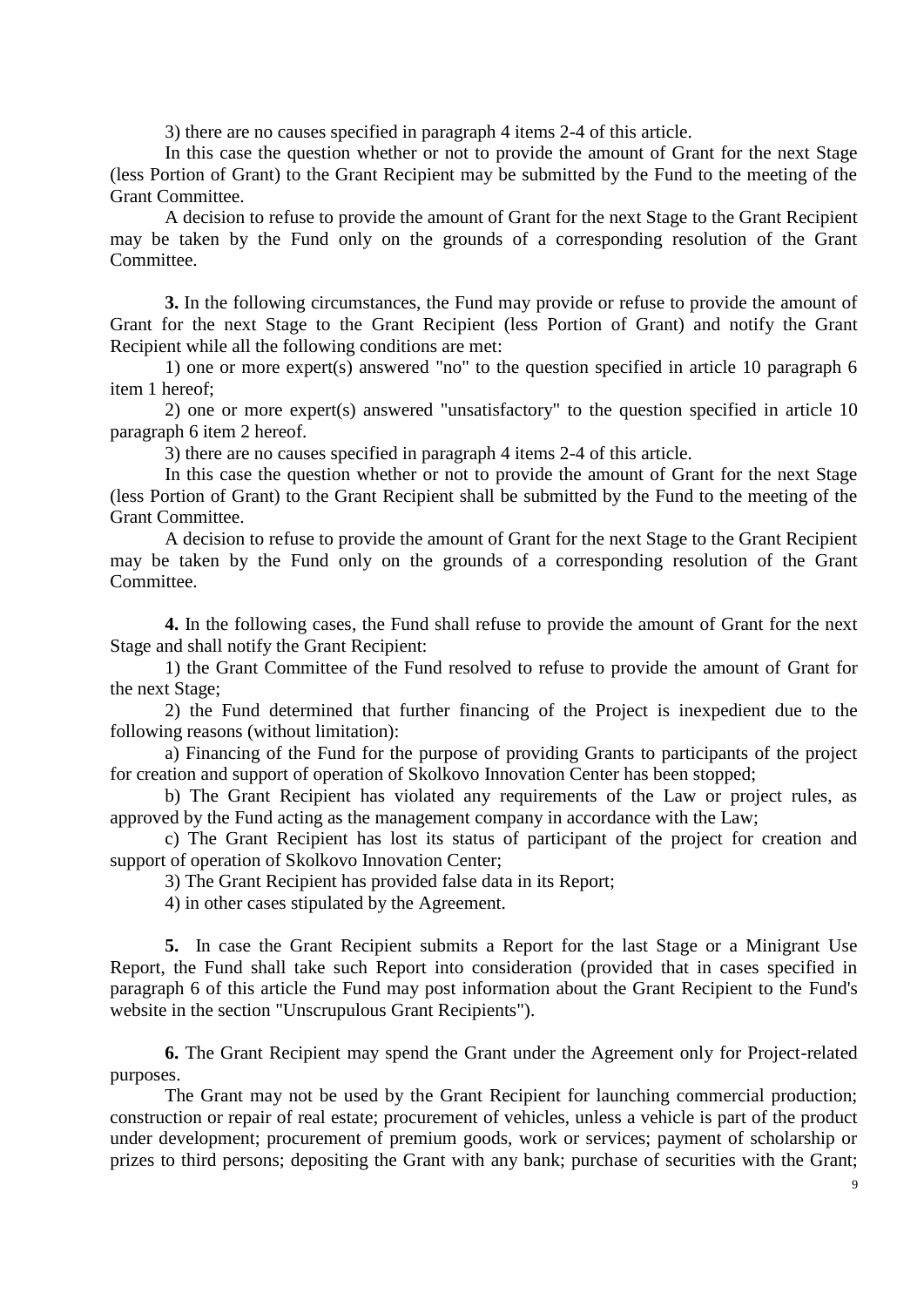provision of loans out of the Grant to any third persons, or for any other purpose not related to the Project.

In case a Grant Recipient violates this Rule, the Fund, within one month after such violation becomes known to the Fund, may post information about such Grant Recipient to the Fund's website in the section "Unscrupulous Grant Recipients" (such information shall include the cause specified in this paragraph).

**7.** In case the Fund decides to provide the amount of Grant for the next Stage (less Portion of Grant) to the Grant Recipient, the actual redistribution of spent funds of Grant between Budget items shall be deemed approved by the Fund without the need to make an Addendum, unless otherwise provided by the Fund's decision. Overspending on some items and saving on other items of the Budget shall not entail any curtailment of Grant to be provided for the next Stage.

**8.** Under no circumstances the Fund may request refund of the amount of Grant provided to the Grant Recipient.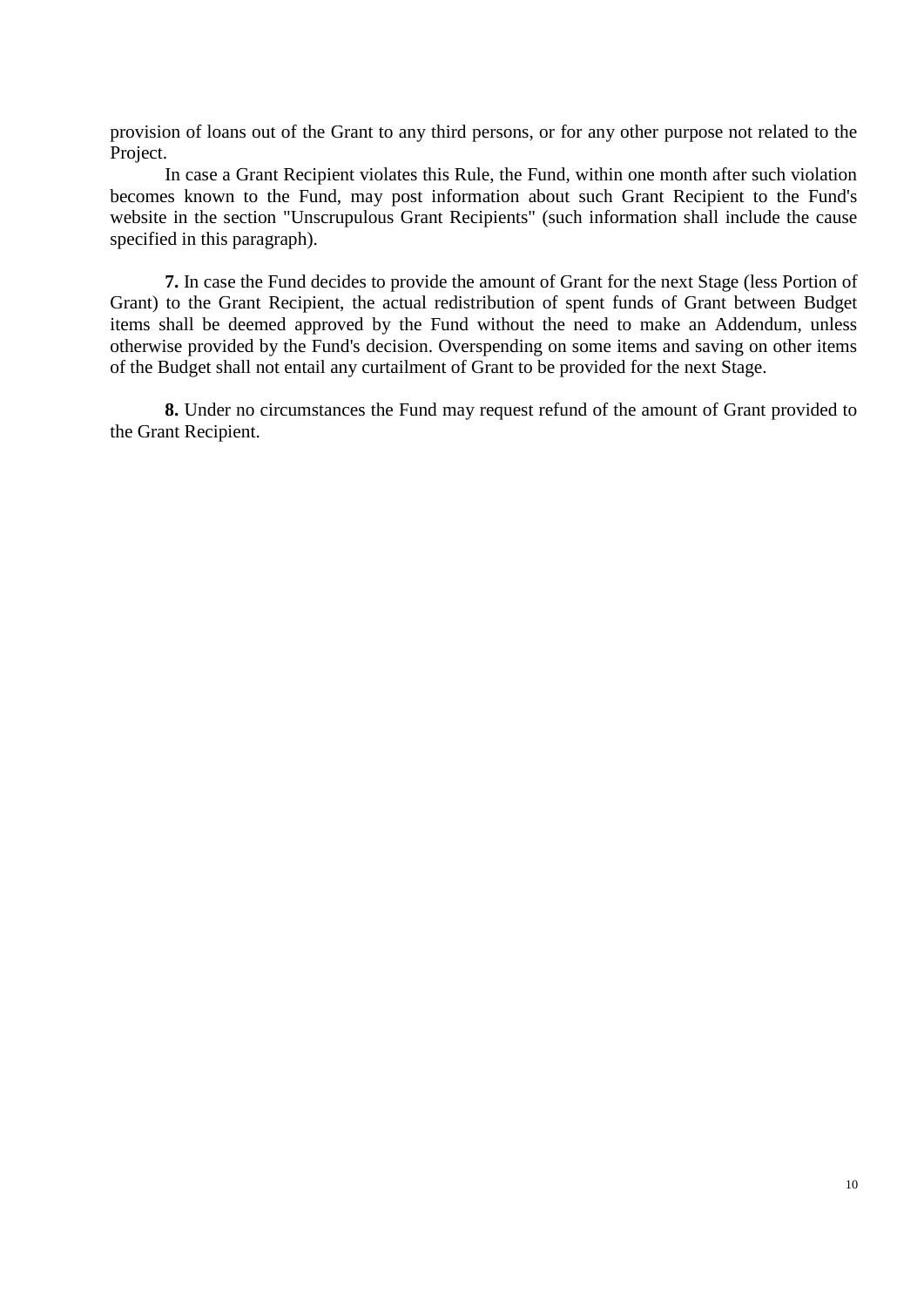Annex 1 to the Regulation on grants to participants of the project for creation and support of operation of Skolkovo Innovation Center

# **SECTION OF A GRANT MEMORANDUM**

- 1. Date.
- 2. Project Participant's name.
- 3. Title, summary and objectives of the Project (Project Stages).
- 4. Problem and proposed solution.
- 5. Market.
- 6. Comparison with similar solutions.
- 7. Technology.
- 8. Business model.
- 9. Project team.
- 10. Project's current status.
- 11. Intellectual property.
- 12. Development plan.
- 13. Budget.
- 14. Co-investor.
- 15. Disclosure of the Project Participant's beneficiaries.
- 16. Disclosure of conflict of interest.
- 17. Any additional information necessary in the opinion of the Project Participant.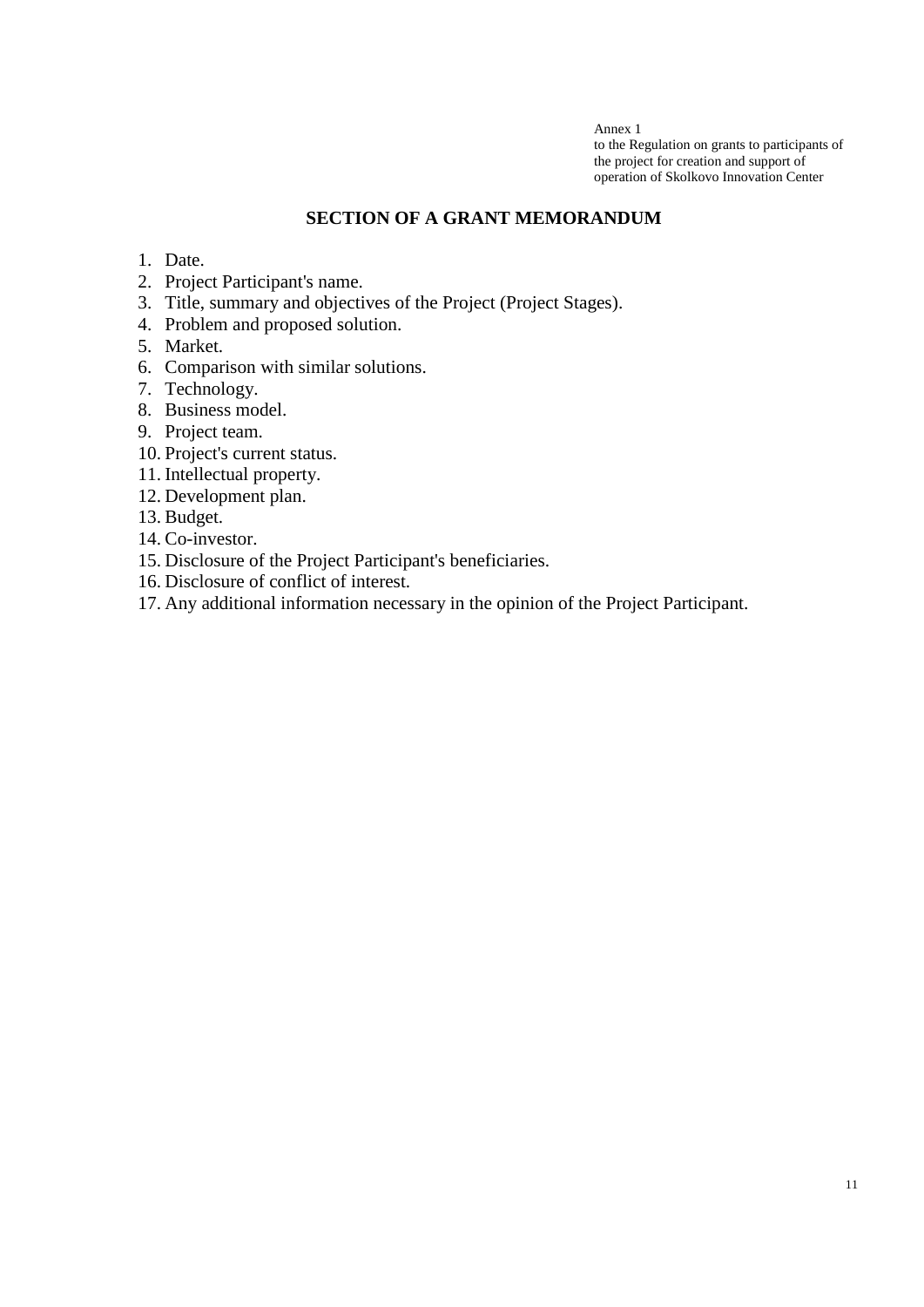Annex 2 to the Regulation on grants to participants of the project for creation and support of operation of Skolkovo Innovation Center

# **CONTENTS OF REPORT**

## ON COMPANY'S LETTERHEAD PAPER

#### REPORT \_\_\_\_\_\_\_\_\_\_\_\_\_\_\_\_\_

(Grant Recipient's name) on use of the Grant upon completion of \_\_\_\_ stage of the innovative project (hereinafter - stage) under Grant Agreement No. \_\_\_\_ dated \_\_\_\_\_\_\_

(date)

1. Project title.

\_\_\_\_\_\_\_\_\_\_\_\_\_\_

2. Project summary.

3. Amount of Grant provided for this stage in accordance with the Plan, RUR: \_\_\_\_\_\_\_

4. Grant Recipient's Project-related activities described as follows:

a) activities specified in the Plan;

a) results of all activities;

c) title and details of all supporting documents, including reports issued by independent laboratories to confirm achievement of the results stated in the report (if applicable);

d) any additional information necessary in the opinion of the Project Participant.

5. Use of funds provided for this Stage:

| No.                              | Cost item                                                                                                                | Expected expenses according to the<br><b>Budget, RUR</b> |                                |              | <b>Actual expenses, RUR</b> |                                |              | <b>Explanation</b><br>of deviations |
|----------------------------------|--------------------------------------------------------------------------------------------------------------------------|----------------------------------------------------------|--------------------------------|--------------|-----------------------------|--------------------------------|--------------|-------------------------------------|
|                                  |                                                                                                                          | financed<br>by<br>the Fund                               | financed by the<br>co-investor | <b>Total</b> | financed<br>by<br>the Fund  | financed by the<br>co-investor | <b>Total</b> |                                     |
|                                  | $\mathfrak{D}$                                                                                                           | 3                                                        | 4                              | 5            | 6                           |                                | 8            | 9                                   |
| 1.                               | Capital expenses                                                                                                         |                                                          |                                |              |                             |                                |              |                                     |
| 2.                               | Expenses<br>on<br>consumables                                                                                            |                                                          |                                |              |                             |                                |              |                                     |
| 3.                               | Salary fund                                                                                                              |                                                          |                                |              |                             |                                |              |                                     |
| 4.                               | Miscellaneous<br>expenses (maximum<br>of<br>share<br>such<br>expenses in total<br>expenses is fixed in<br>the Agreement) |                                                          |                                |              |                             |                                |              |                                     |
| <b>TOTAL EXPENSES FOR STAGE:</b> |                                                                                                                          |                                                          |                                |              |                             |                                |              |                                     |